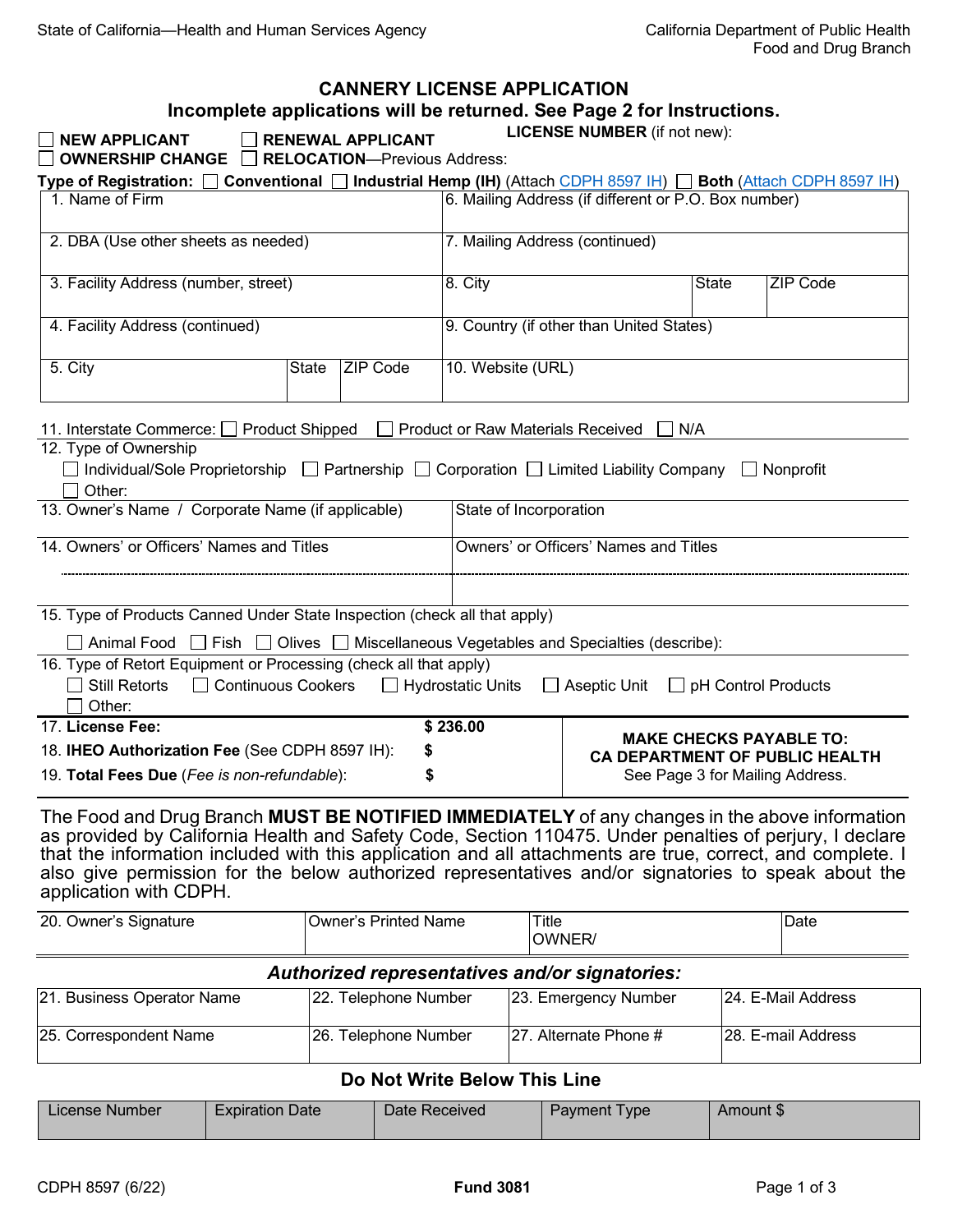**New Applicant/Renewal Applicant:** Place an (X) in the box next to New Applicant if your firm has not previously applied for a Cannery License at this location while under the current ownership. Place an (X) in the box next to Renewal Applicant if your firm has already obtained a Cannery License for this location and you are renewing that license. If this firm has changed location or ownership, please submit a new application for licensure of that facility. Place an (X) in the box next to Type of Registration (Conventional, Industrial Hemp (IH) or Both).

- 1. **Name of Firm:** Enter full name of business, corporation, company, or organization applying for licensure.
- 2. **DBA:** Enter any other name(s) your company is doing business as.
- 3.–5. **Facility Address:** Enter the number, street, city, state, and ZIP code for this facility location.
- 6.–8. **Mailing Address:** Enter the full mailing address if different from the facility address or P.O. Box.
- 9. **Country:** Enter the country where your facility is located if outside of the United States.
- 10.**Website:** Enter the website address for your business if applicable.
- 11.**Interstate Commerce:** Place an (X) in the boxes that correctly describe your business' receipt or distribution of products or materials through or into interstate commerce.
- 12.**Type of Ownership:** Place an (X) in the box next to the appropriate legal description of the facility's ownership.
- 13.**Owner's Name/Corporate Name:** Enter the owner's name here or (if applicable) the name of the corporation.
- 14.**Owners' or Officers' Names and Titles:** List the business owners' or officers' names and titles.
- 15.**Type of Products Canned**: Place an (X) in the box that best describes the category of products canned at this facility.
- 16.**Type of Retort Equipment or Processing**: Place an (X) in the box next to the type of retort or processing that this business will be using under this license (check all that apply).
- 17.**License Fee:** This fee is required for any business that manufactures cannery products.
- 18.**IHEO Authorization Fee:** Enter the Industrial Hemp Enrollment and Oversight (IHEO) Authorization fee (See CDPH 8597 IH).
- 19.**Total Fees Due:** Enter the total amount due by adding the fees in 17 and 18.
- 20.**Owner's Signature, Printed Name, Title, Date**: This section **must** be signed by the majority owner of the business to authorize not only the application, but the representatives and/or signatories whom they authorize to speak on behalf of the firm.
- 21.**Business Operator:** Enter the full name of the person who manages the operations of your business and their title.
- 22.**Business Telephone Number:** Enter the daytime business telephone number for your business.
- 23.**24-Hour Emergency Contact Number:** Enter the phone number where the firm may be reached in the event of an emergency.
- 24.**Business Operator E-Mail Address**: Enter the e-mail address of the business operator, or the main company e-mail box.